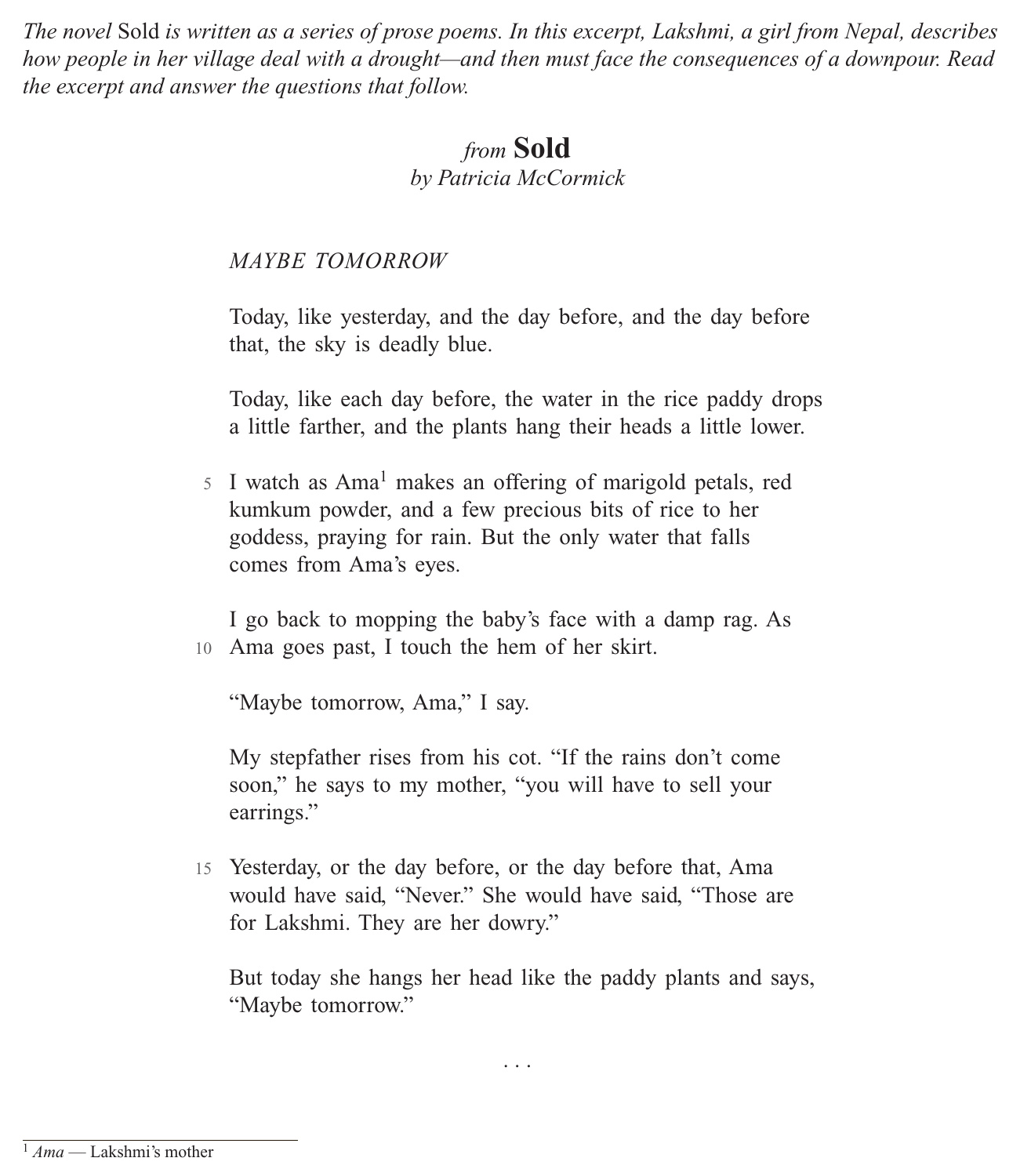#### *WHEN THE RAIN CAME*

I smelled the rain before it fell.

I felt the air grow heavy like roti dough<sup>2</sup> and saw the leaves of the eucalyptus tree turn their silvery undersides up to greet it.

5 The first few droplets vanished in the dust. Then bigger drops fell, fat and ripe, exploding the earth.

Ama came out of the house, pulling her shawl over her head. Then, slowly, she lifted the folds of fabric away from her brow and, like the leaves of the eucalyptus tree, raised her 10 waiting face toward heaven.

I ran across the yard, released Tali<sup>3</sup> from her wooden peg, and led her to the creek bed, her tongue unwilling to trust. Then, little by little, a trickle of muddy water came hopping down the gully.

15 Tali lapped and snuffled and snorted and sneezed and drank herself silly, her bony sides billowing with water.

I shut my eyes tight, letting the tears that had been gathering there finally spill down my cheeks, where they could hide inside the rain.

. . .

<sup>2</sup> *roti dough* — dough for a flat bread

<sup>&</sup>lt;sup>3</sup> Tali — the family's goat